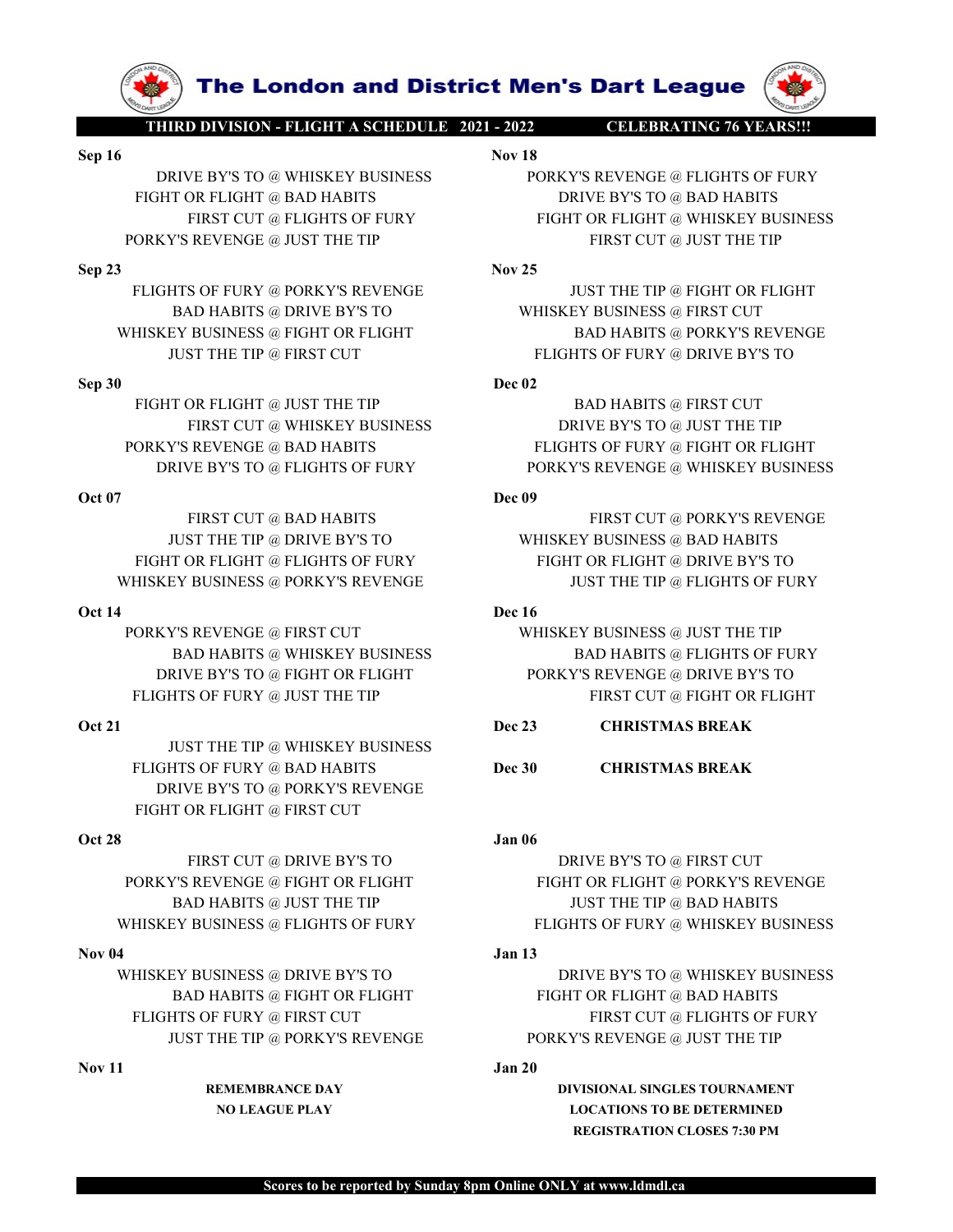

WHISKEY BUSINESS @ FIGHT OR FLIGHT FOR FIRST CUT @ UST THE TIP  $\frac{1}{2}$  PORKY'S REVENGE @ BAD HABITS<br>
Feb 03 FIGHT OR THIGHT OR FURT THE TIP  $\frac{1}{2}$  PORKY'S REVENGE @ BAD HABITS<br>
FREST CUT @ WHISKEY BUSINESS **WHISKEY B** PORKY'S REVENGE @ FIRST CUT WHISKEY BUSINESS @ JUST THE TIP

PORKY'S REVENGE @ BAD HABITS<br>
NET CUT @ BAD HABITS<br>
THE TIP @ BAD HABITS<br>
THE TIP @ BAD HABITS<br>
THE TIP @ BAD HABITS<br>
THE TIP @ BAD HABITS<br>
THE TIP @ BAD HABITS<br>
THE TIP @ BAD HABITS<br>
THE TIP @ BAD HABITS<br>
THE TIP @ BAD H

PORKY'S REVENGE @ FIGHT OR FLIGHT MAKE-UP NIGHT FOR WHISKEY BUSINESS @ FLIGHTS OF FURY

# Mar 17

WHISKEY BUSINESS @ DRIVE BY'S TO May 26 BAD HABITS @ FIGHT OR FLIGHT ANNUAL GENERAL MEETING FLIGHTS OF FURY @ FIRST CUT VICTORY LEGION JUST THE TIP @ PORKY'S REVENGE **DOORS CLOSE AT 8PM** PRIVE BYSTO @ FIGHT FOR ELGHTS OF FURT RESPONSE @ DRIVE BY STO AND HABITS<br>
Mar 04<br>
Mar 04<br>
MST THE TIP @ WHISKEY BUSINESS<br>
THE TIP OR VEHICLE TO PERENT CUT<br>
THE TIP OR NEW BY STO AD HABITS<br>
PRIVE BYSTO @ PORKYS REVENGE<br>
F

SCHEDULED TOURNAMENT CANCELLED ANNUAL BANQUET MAKE-UP NIGHT FOR **HELLENIC CENTRE - 4 PM** PLAY SCHEDULED FOR JAN 13/22 SEMI-FORMAL

The London and District Men's Dart League<br>
THIRD DIVISION - FLIGHT A SCHEDULE 2021 - 2022<br>
Mar 31<br>
Mar 31<br>
BAD HABITS @ DRIVE BY'S TO DRIVE BY'S TO @ BAD HABITS<br>
SKEY BUSINESS @ FIGHT OR FLIGHT FIGHT OR FLIGHT @ WHISKEY BU **The London and District Men's Dart League**<br>
THIRD DIVISION - FLIGHT ASCHEDULE 2021 - 2022<br>
Jan 27<br>
FLIGHTS OF FURY @ PORKY'S REVENGE<br>
BAD HABITS @ DRIVE BY'S TO<br>
WHISKEY BUSINESS @ FIGHT OR FLIGHT FIGHT OR FLIGHT @ WHISKE **FRIGHTS OF FURY @ PORKY'S REVENGE PORKY'S REVENGE PORKY'S REVENGE PORKY'S REVENGE PORKY'S REVENGE @ FLIGHTS OF FURY PORKY'S REVENGE @ FLIGHTS OF FURY PORKY'S REVENGE @ FLIGHTS OF FURY PORKY'S REVENGE @ FLIGHTS OF FURY PO EXECUTE ADMOND THE CONDUCT OF URIT ASCHEDULE 2021 - 2022**<br> **BAD HABITS @ DRIVE BY'S REVENGE**<br>
BAD HABITS @ DRIVE BY'S TO<br>
BAD HABITS @ DRIVE BY'S TO<br>
EXECUTE BY BUSINESS @ FIGHT OR FLIGHT<br>
UST THE TIP @ FIRST CUT<br>
TOR FL **EXAMPLE 10 IN A THE PRESERVE CONSUMISED A THE PRESERVING OF EAST CUT OF ELGHT OR FLIGHT OR FLIGHT CONSUMISKEY BUSINESS @ FIGHT OR FLIGHT & VERT CUT OR FLIGHT**  $\frac{PQ}{PQ}$  **and**  $\frac{PQ}{PQ}$  **and**  $\frac{PQ}{PQ}$  **and**  $\frac{PQ}{PQ}$  **an The London and District Men's Dart League (W)**<br>
HERDDIVISION-FLIGHT ASCHEDULE 2021-2022 CELEBRATING 76 YEARS!!<br>
HER OF FURY @ PORKY'S REVENGE BAD HABITS<br>
BAD HABITS @ DRIVE BY'S TO DRIVE BY'S TO DRIVE BY'S TO BAD HABITS<br> **FREE CONTROLLER CONTRACT AND HARDES (SEE AND HARDES CONTRACT AND HARDES CONTRACT AND HARD SUPPORT OF FURY SUPPORT OF FURY SUPPORT OF FURY BUSINESS (SEE ALTHOLD FIGHT OF FURY BUSINESS (SEE ALTHOLD FIGHT OF FURY BUSINESS (S FIGHT OR FURT OR FURT OF FURT OF FURT OF FURT OF FURT OR FLIGHTS OF FURT OR FLIGHT OR FLIGHT OR FLIGHT OR FLIGHT OR FLIGHT OR FLIGHT OR FLIGHT OR FLIGHT OR FLIGHT OR FLIGHT OR FLIGHT OR FLIGHT OR FLIGHT OR FLIGHT OR FLIG The London and District Men's Dart League (WARE ASSESS ARE ASSESS WHEN A SOFTURY @ PORKYS REVENGE MANUSE WERE**  $\frac{M}{2}$  **DRIVE BYS TO**  $\frac{M}{2}$  **DRIVE BYS TO**  $\frac{M}{2}$  **DRIVE BYS TO**  $\frac{M}{2}$  **DRIVE BYS TO**  $\frac{M}{2}$  **DRIVE BY PORKY'S REVENGE @ BAD HABITS**<br>
PORKY'S REVENGE @ FLIGHTS OF PURY<br>
BAD HABITS @ DRIVE BY'S TO BAD HABITS BAD HABITS @ DRIVE BY'S TO @ BAD HABITS<br>
MHISKEY BUSINESS @ FIGHT OR FLIGHT @ FIGHT OR FLIGHT @ FIGHT OR FLIGHT @ FI **The London and District Men's Dart League (W)**<br> **ERRIVENCE BY AN 1992**<br>
BAD HABITS @ PORKYS REVENGE  $P(X|Y)$  BY BUSINESS (REVERIGE BY TO BRIVE BY TO BAD HABITS<br>
BAD HABITS (UTE BY TO PURY BY BUSINESS OF FURY COMPUTER THE **EXERCISE THE THE APPROXIMATE SCHOOL SERVICE SERVICE SERVICE SERVICE THE PRIME IN A PRIME IN A PRIME IN A PRIME IN A PRIME IN A PRIME IN A PRIME IN A PRIME IN A PRIME IN A PRIME IN A PRIME IN A PRIME IN A PRIME IN A PRIME The London and District Men's Dart League (WARD ADMISION FRIGHT ASCHEDULE 2012**<br>
SO FURY @ PORKYS REVENGE (PORTYS REVENGE @ FLIGHTS OF FURY<br>
AD HABITS @ DRIVE BYS TO DRIVE BYS TO @ BAD HABITS<br>
BUSINESS @ FIGHT OR FLIGHT **The London and District Men's Dart League (WARD AND THE TIP @ DRIVE BYSORYS REVENGE & PLACINTS OF FURY AND MANDE<br>
HAD MANIS & DRIVE BYS TO DRIVE BY TO BAND HANDES AND HADITS AND HANDES AND HADIT TO RELIGHT & USIT THE TIP FIGHT OR FURY AND HABITS OF FURY AND HABITS OF FURY AND FLOHTS OF FURY AND HABITS OF FURY AND HABITS OF FURY AND HABITS OF FURY AND HABITS OF FURY FLIGHT OR FLIGHT OR FLIGHT OR FLIGHT OR FLIGHT OR FLIGHT OR FLIGHT OR FLI THE LOND AND DIStrict Men's Dart League (W)**<br>
THIRDDIVISION-HIGHT ASCHEDULE 2021<br>
BAD RASH SPATYS REVENGE @ FLIGHTS OF FURY<br>
BAD RASH SPATYS REVENGE PORKYS REVENGE @ FLIGHTS OF FURY<br>
WHISKEY BUSINESS @ ROGET OR FLIGHT<br>
P **FIRED INVERSE PROFILE AND HABITS**<br>
FIGHTS OF FURY 46 PORKY'S REVENGE **NATALLY AND HABITS**<br>
FIGHTS OF FURY 46 PORKY'S REVENGE<br> **EVALUATION**<br> **EVALUATION**<br> **EVALUATION**<br> **EVALUATION**<br> **EVALUATION**<br> **EVALUATION**<br> **EVALUATIO** 

TOR FLIGHT @ NEW THE TIP<br>
FIRST CUT @ WHISKEY BUSINESS BAD HABITS @ FIGHT OR FLIGHT SEVENCE @ BAD HABITS **APT 14**<br>
FIRST CUT @ BAD HABITS **APT 14**<br>
FIRST CUT @ BAD HABITS **APT 14**<br>
FIRST CUT @ BAD HABITS **APT 14**<br>
FIRST C BY ORTHER TO WHISKEY BUSINESS<br>
ERST CUT @ WHISKEY BUSINESS<br>
NEW PACK (SEAD HABITS
TRIST CUT @ HAGHER OF FURY<br>
PRIST CUT @ HAGHER OF FURY<br>
FIGHT OR FLIGHT OF FLIGHT SOFTAINS OF TURY<br>
THE TTP @ DRIVE BYS TO<br>
DRIVE BYS TO BA FIGHT OF ELIGHTS OF EUR THE TIP THE TIP (ISIT THE TIP (ISIT THE TIP OF THE TIP OR AND HABITS OF FURY SEVENGE OR THE TIP THE TIP ON THE TIP TO THE TIP TO THE TIP TO THE TIP TO THE TIP TO THE TIP TO THE TIP TO THE TIP ON TH

SCHEDULED TOURNAMENT CANCELLED FIRST CUT @ PORKY'S REVENGE MAKE-UP NIGHT FOR WHISKEY BUSINESS @ BAD HABITS PLAY SCHEDULED FOR JAN 6/22 FIGHT OR FLIGHT @ DRIVE BY'S TO JUST THE TIP @ FLIGHTS OF FURY RIVE BY'S TO @ FLIGHTS OF FURY<br>
FIRST CUT @ BAD HABITS **Apr 14**<br>
JUST THE TIP @ DRIVE BY'S TO **DRIVE BY'S TO @ JUST THE TIP**<br>
TO RELGHTS OF FURY PLIGHTS OF FURY CORELLED<br>
TO RELGHTS OF TURE TO RELGHT OR FLIGHTS OF THE TIP<br> **FRIST CUT @ BAD HABITS**<br>
FURST CUT @ BAD HABITS OF FURY<br>
FURT OR FLIGHTS OF FURY PORT BYS TO @ JUST THE TIP<br>
FIGHT OR FLIGHTS OF FURY PORKY'S REVENGE<br>
INKERY BUSINESS @ PORKY'S REVENGE<br> **SCHEDULED FORKYS REVENGE**<br> **SCHED** FIRST CUT @ BAD HABITS **APT**<br> **BAD HABITS** APT BE THE TIP HIT ON ELGENT SO FOR THE TIP HAT ON ELGENT SO FUST THE THE AREASS TO MAKE-UP AND HABITS OF PURY GEORET SO FURNISHES AND HABITS OF PURY SEVENGE MAKE-UP NORTHAND FOR FIRST CUT @ HAD HABITS<br>
FIGHT OR FLIGHT @ FLIGHTS OF FURY FIGHT OR FLIGHT OR FLIGHT OR FLIGHT OR FURY SEVENGE<br>
FIGHT OR FLIGHT @ FLIGHTS OF FURY PORKY'S REVENGE @ WHISKEY BUSINESS @ PORKY'S REVENGE<br>
MAKE-UP NIGHT OR LANDE EGHT OR FUIGHT @ FUIGHT<br>
MEXEY BUSINESS @ PORKY'S REVENGE<br>
FOR THE SCHEME PORKY'S REVENGE PORKY'S REVENGE PORKY'S REVENGE<br>
FOR THE TIP (BORKY'S REVENGE MILITED (BORKY'S REVENGE PORKEY BUSINESS @ BAD HABITS<br>
TAN SCHEDULED

FIRST CUT @ DRIVE BY'S TO SCHEDULED TOURNAMENT CANCELLED BAD HABITS @ JUST THE TIP PLAY SCHEDULED FOR JAN 27/22

(no jeans, shorts, tank tops)